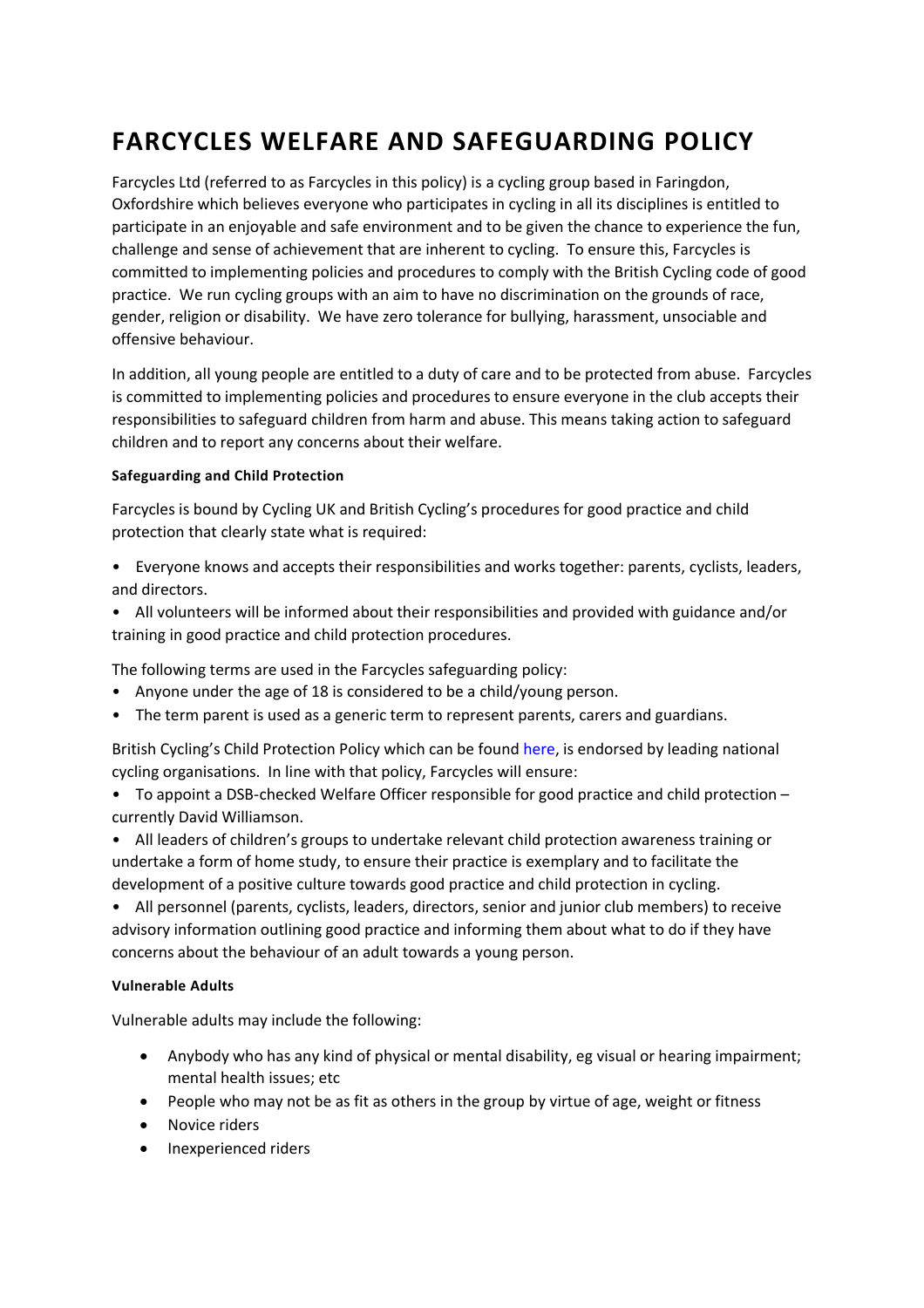Ride leaders will assess the group at the onset of the activity, so as to be aware of any vulnerable adults, and to make appropriate arrangements to ensure an enjoyable session by all. This may necessitate buddying of the vulnerable adult with an experienced rider.

# **Safeguarding and Welfare Officer**

Farcycles has a Safeguarding and Welfare Officer (David Williamson) who is responsible for ensuring that our Child Protection Policy is implemented and making sure it is communicated to Club Members, Coaches, Parents, and Children. Our Safeguarding and Welfare Officer will also advise Farcycles event organisers how best to safeguard the welfare of children and young people who are participating in those events.

If you have any concerns about the welfare of children involved in Farcycles you can contact our Safeguarding and Welfare Officer by emailing: farcycles@gmail.com or phone 07900 403954.

The Safeguarding and Welfare Officer is also the person to whom to bring to attention any form of discrimination noted, or bullying, offensive and antisocial behaviour.

The Safeguarding and Welfare Officer will aim to resolve complaints and issues informally, but if this is not possible or the situation deemed to require further advice, then this would be dealt with via Cycling UK's Complaints Procedure and a Welfare Officer Report Form completed. In the event of a serious safeguarding issue, then the local Social Services will be consulted.

# **Information for Parents**

Young people will be welcome to take part in a lot of Farcycles's activities and we will run specific events for children and young people. However Farcycles requires that parents or guardians of young people taking part in our activities complete our parental consent form.

This is required for members and for non-members and can be downloaded from the Farcycles website and should be returned to a director or brought to the activity/event.

Some of Farcycles activities can be challenging and anyone taking part, including young people, must have the minimum level of skills and a suitable bicycle to participate in that activity.

# **Young People Taking Part in Farcycles Rides**

Farcycles organises a range of rides, from our Sunday Social, to our Saturday morning runs. Details including times, maps, and starting points can be found on Farcycles website.

A young cyclist is welcome to join one of Farcycles rides when his or her parents judge that he or she is mature enough to cope with traffic and strong enough to complete the ride.

In accordance with Cycling UK Policy, the minimum age for unaccompanied children on any ride/event is 13. Children aged 13-17 may participate unaccompanied if they have parental permission and a signed Parental Consent form. There is no lower age limit if accompanied by a responsible adult acting in loco parentis, but a signed Parental Consent form is still needed.

The rides are not coached sessions and there is not an organiser with legal responsibility for other riders. A Farcycles group ride is simply a joint excursion on the open road which may include sections on busy roads.

It is the responsibility of parents/guardians to ensure that participants' bikes are roadworthy, safe, and suitable for the activity they are taking part in. They should ensure that they have identification details and emergency contact number(s) in case of an accident.

Riders are expected to be self-sufficient and should bring their own drinks, snacks and spare inner tube(s) money, tyre levers, and a pump.

All participants under the age of the 16 must wear a cycling helmet at all times during Farcycles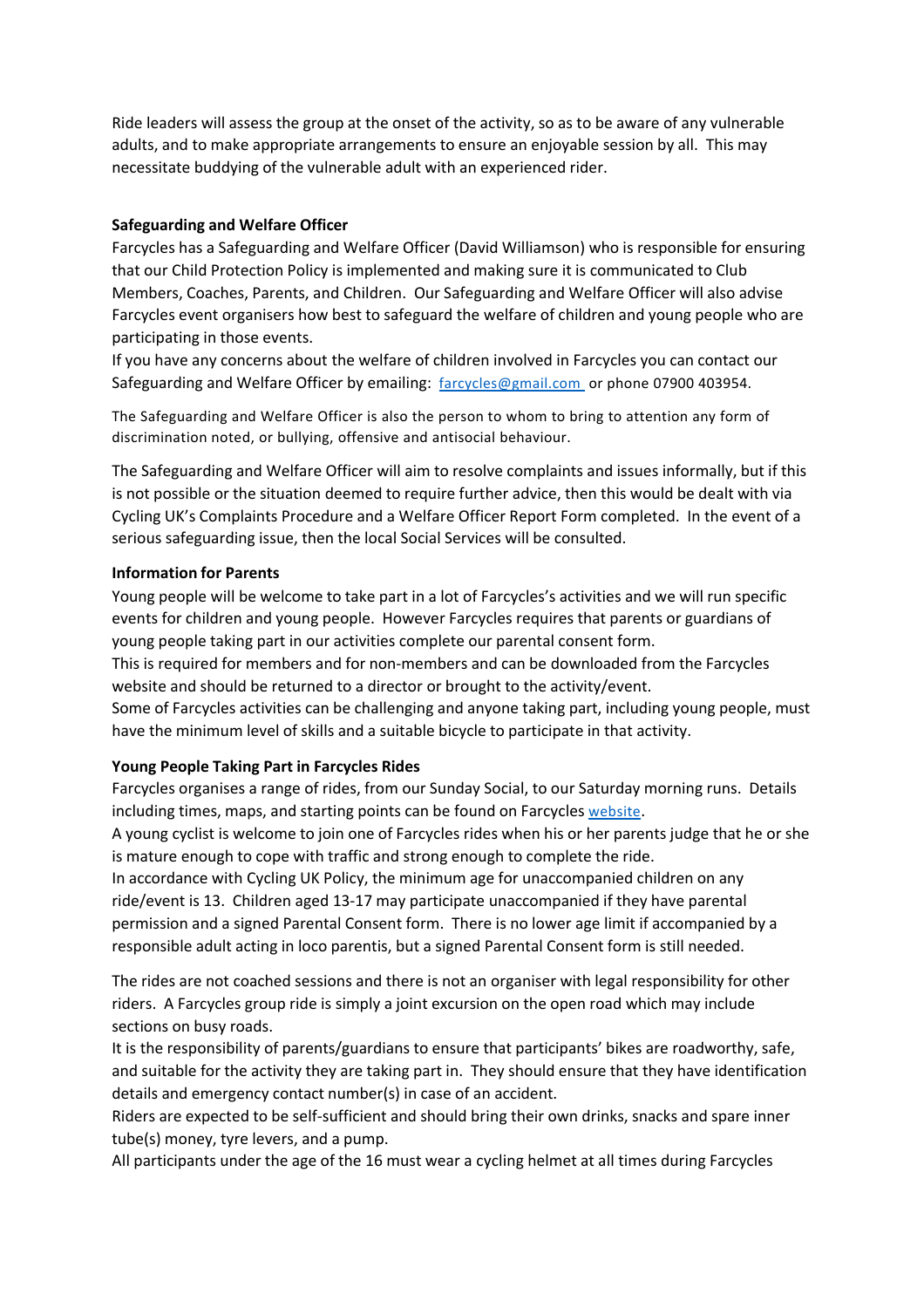rides.

# **Taking part in coaching sessions**

The following information is for parents and guardians of young people taking part in Farcycles coaching sessions:

- It is part of the British Cycling Code of Conduct that reasonable steps are taken to establish a safe environment where the young riders can enjoy developing their cycling skills.
- Parents / Carers are welcome to stay and watch the session, but this is not compulsory
- Children are expected to remain in the session from beginning to end unless they have to leave

early. If the child has to leave early or is being collected by someone other than the Parent / Carer, the Parent / Carer must advise the coach of the details of the arrangement including who will be collecting the rider.

- It is the young rider's responsibility to participate in a sporting manner.
- Any young riders who persistently misbehave or put others at risk will be asked to leave the session.
- It is the parent's responsibility to ensure that their child's bike is in a safe condition to ride.
- A correctly fitting, approved cycling helmet must be worn at all times during the coaching sessions.

• For coaching sessions that take place on the public highway, children are only invited to take part when coaches feel they are sufficiently responsible for their own actions and have developed the necessary bike-handling skills and fitness levels in order to cope with riding on the public highways.

# **Guidance notes for Coaches and Event Organisers**

All of our coaches and event organisers will adhere to the best practice guidance provided by British Cycling details of which can be found here.

The following information covers the main points that coaches and event organisers need to adhere to.

## **Good Practice**

The following principles should be adhered to by those involved in cycling:

- Conduct all coaching and meetings in an open environment; avoid one-to-one coaching in unobserved situations.
- Maintain a safe and appropriate relationship with young people.
- Avoid unnecessary physical contact with young people. Touching can be okay and appropriate as long as it is neither intrusive nor disturbing and the cyclist's permission has been given.
- Carry a mobile phone.
- Carry emergency contact details of all young riders taking part.

## **Poor Practice**

The following is deemed to constitute poor practice and should be avoided:

- Avoid spending excessive amounts of time alone with one child away from the others.
- Avoid taking children to your home where they will be alone with you.
- Never allow allegations made by a child to go unchallenged, unrecorded or not acted upon.

If cases arise where these situations are unavoidable, they should only occur with the full knowledge and consent of the person in charge, or the child's parents. If any incidents should occur that gives you concern for a child's welfare and safety, you should report them immediately to another colleague, make a written note of the event (to be sent to the Safeguarding and Welfare Officer), and inform parents of the incident:

If you accidentally hurt a cyclist (or a cyclist has an accident or otherwise requires medical